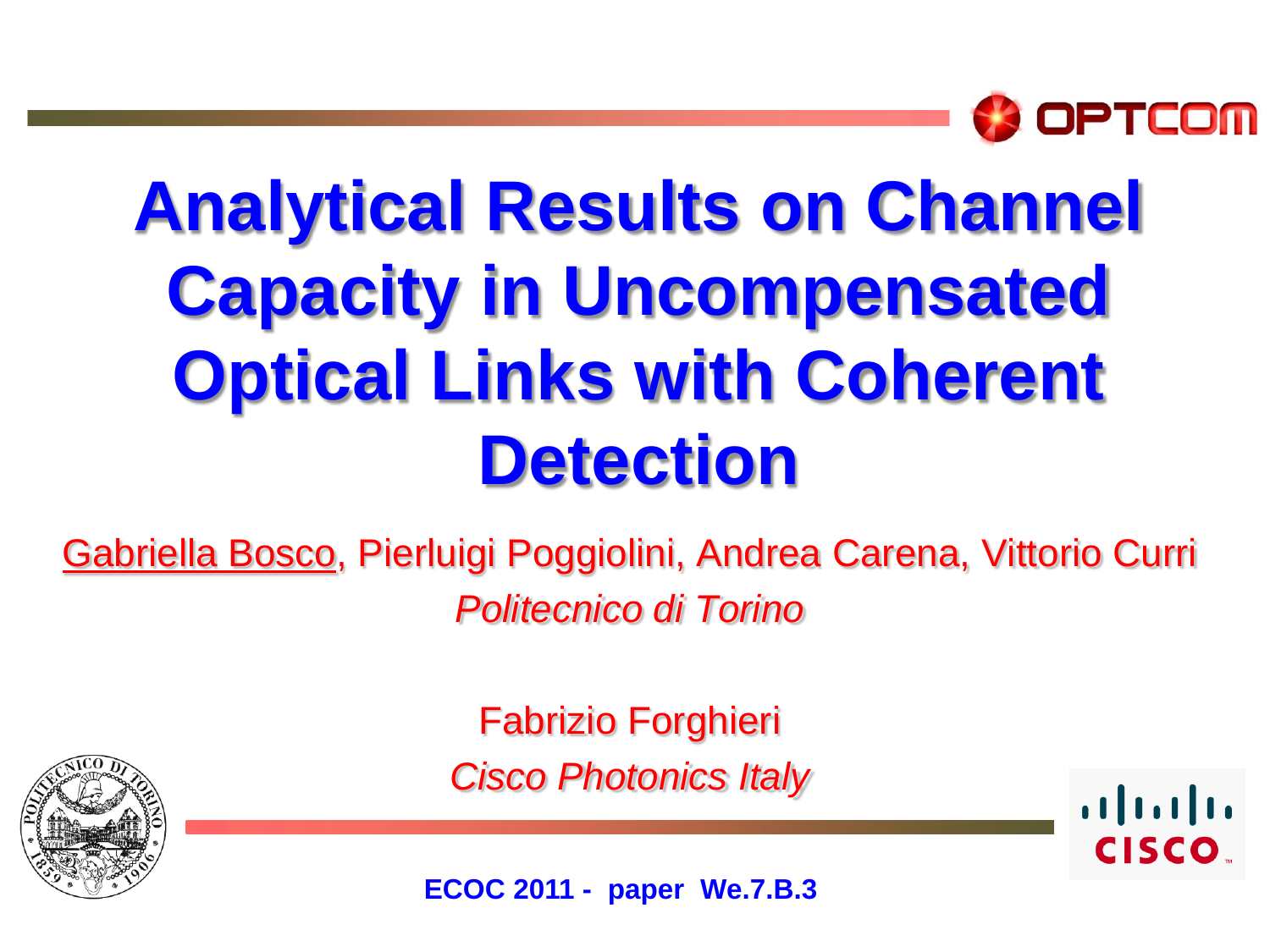

**Outline OPTCOM** 

### **Theory**

- Shannon formulas
- ▶ Capacity of the polarization-multiplexed (PM) optical channel
- ▶ Results for uncompensated systems with EDFA amplification
	- Gaussian constellation
	- ▶ Realistic constellations with hard and soft decoding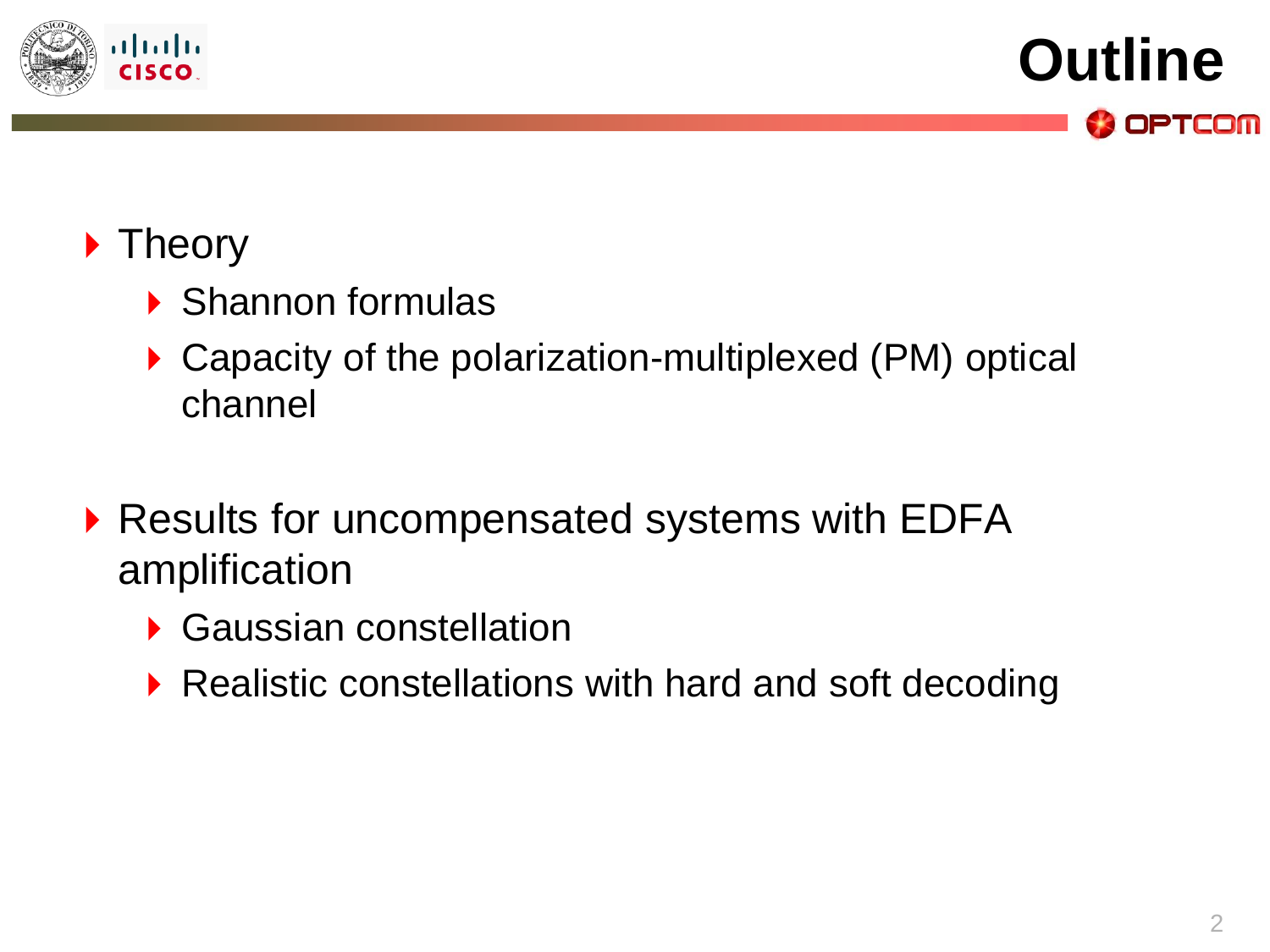

### **Shannon formulas**

▶ Capacity of the unconstrained AWGN channel:

 $C = \log_2(1 + SNR)$  [bits/symbo 1]

▶ Capacity of the polarization-multiplexed (PM) optical channel:

$$
C = 2\frac{R_s}{\Delta f} \log_2(1 + SNR)
$$
 [bits/synbo 1]

▶ with

$$
SNR = \frac{B_n}{R_s} OSNR
$$

- $R_s$  = symbol-rate
- $\rightarrow$   $\varDelta f$  = frequency spacing between WDM channels
- $B_n$  = reference noise bandwidth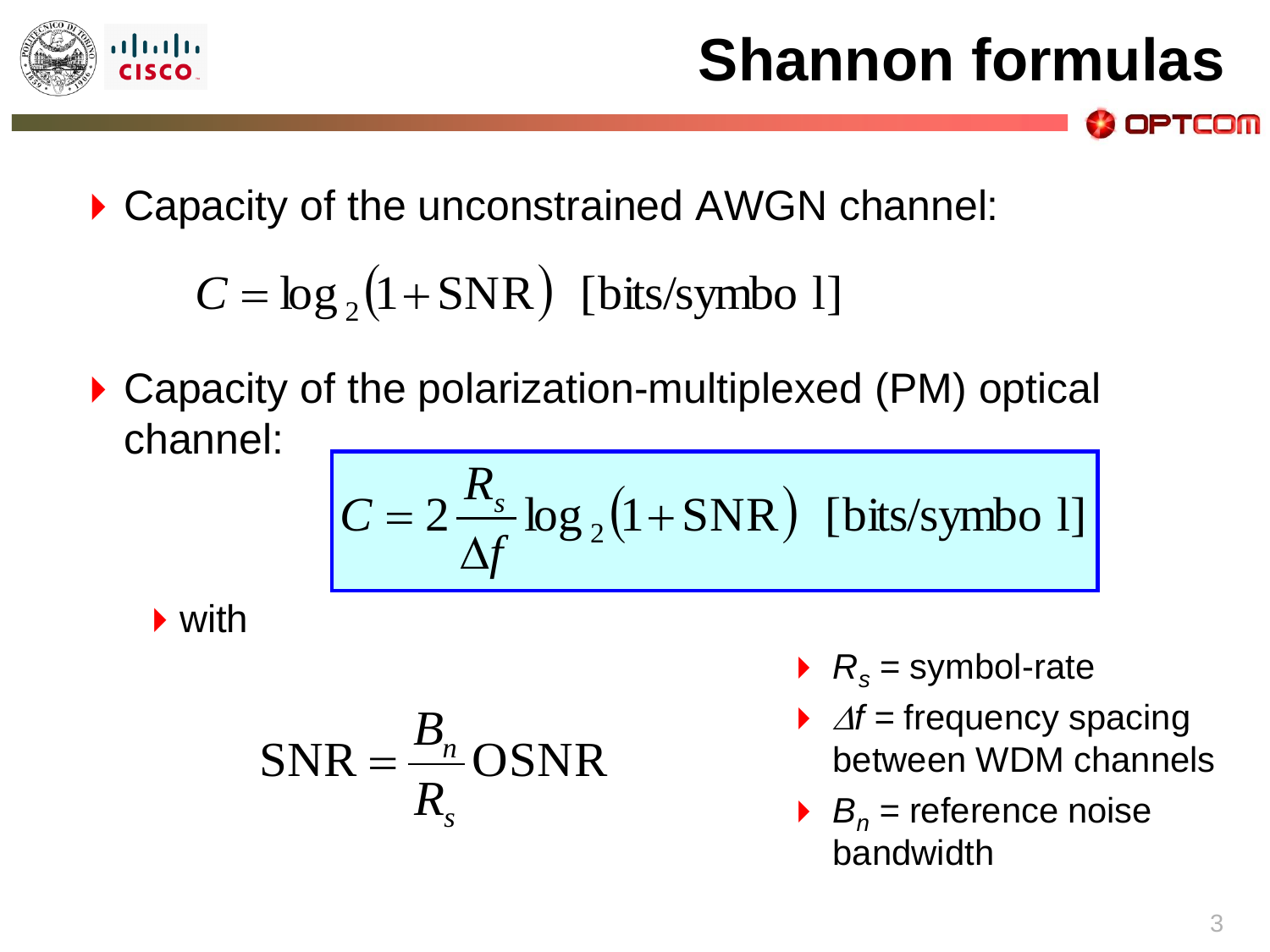

## **Generalized OSNR**

PTCOM

▶ According to the models presented in [1], [2], the system BER depends on a "generalized" OSNR:

$$
OSNR_{NL} = \frac{P_{Tx,ch}}{P_{ASE} + P_{NLI}}
$$

▶ In case of EDFA amplification:

$$
P_{ASE} = N_s F \left( e^{2\alpha L_s} - 1 \right) h \nu B_n
$$

- $\blacktriangleright$  P<sub>Tx,ch</sub> = signal power
- $\triangleright$  P<sub>ASE</sub> = ASE noise power
- $\triangleright$   $P_{N+1}$  = non-linear interference (NLI) power
- $N_s$  = number of fiber spans
- *F =* EDFA noise figure
- $\alpha$  = fiber loss coefficient
- $L<sub>s</sub>$  = length of fiber span
- *h =* Plank's constant
- $\rightarrow$   $v =$  center frequency
- *[1] G. Bosco et al., "Performance Prediction for WDM PM-QPSK Transmission over Uncompensated Links", in Proc. of OFC 2011, paper OThO7, Mar. 2011. [2] E.* Grellier, A. Bononi, "Quality parameter for coherent transmissions with Gaussian-distributed nonlinear noise", Opt. Exp, **19**, pp.12781-12788 (2011) 4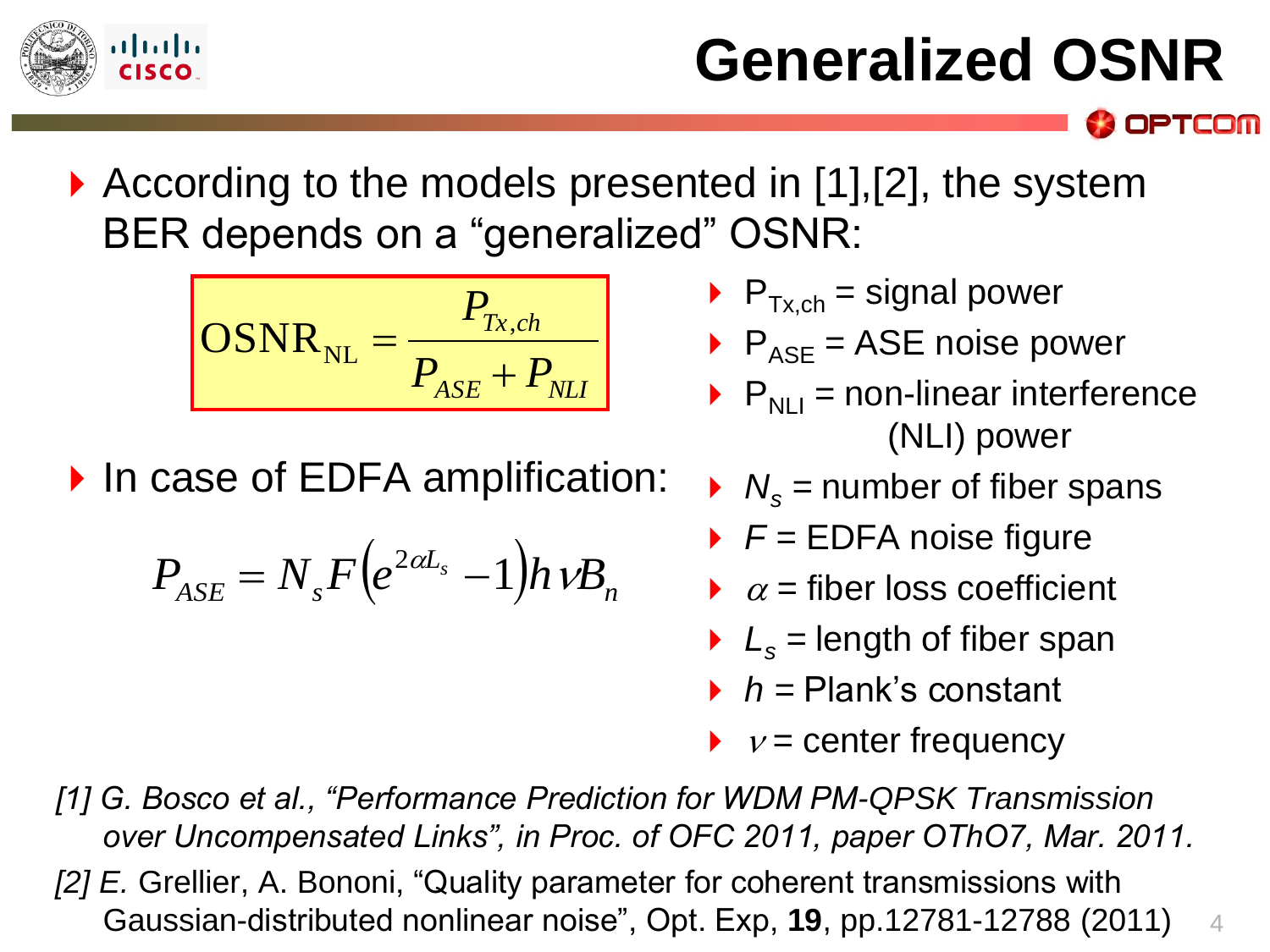## **NLI power at Nyquist limit**



ılı.ılı.

[3] P. Poggiolini et al., "Analytical Modeling of Non-Linear Propagation in *Uncompensated Optical Transmission Links", IEEE Photon. Technol. Lett. 23, 742-744 (2011).*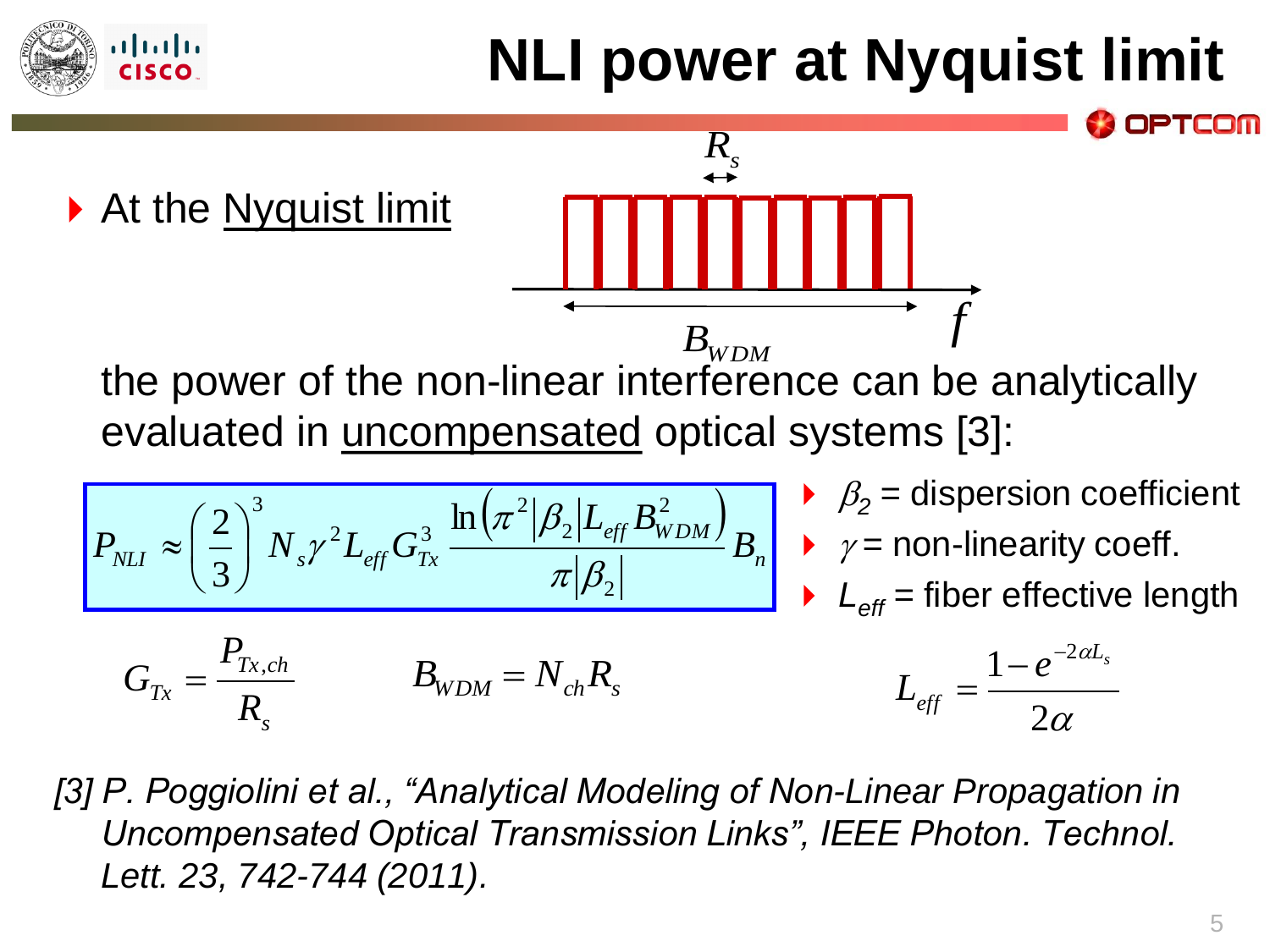

### **Capacity of a PM optical channel**

$$
C = 2 \log_2 \left( 1 + G_{Tx} \left[ N_s \left( e^{2 \alpha L_s} - 1 \right) F h v + \left( \frac{2}{3} \right)^3 \gamma^2 N_s L_{eff} G_{Tx}^3 \frac{\ln \left( \pi^2 |\beta_2| L_{eff} B_{WDM}^2 \right)}{\pi |\beta_2|} \right]^{-1} \right)
$$

$$
G_{Tx} = \frac{P_{Tx,ch}}{R_s} \qquad \qquad B_{WDM} = N_{ch}R_s
$$

- $N_s$  = number of spans
- $L<sub>s</sub>$  = length of fiber span
- $\beta_2$  = dispersion coefficient
- $\rightarrow \gamma$  = non-linearity coeff.
- $\alpha$  = fiber loss coefficient
- $L_{\text{eff}}$  = fiber effective length
- *F =* EDFA noise figure
- *h =* Plank's constant
- $\rightarrow v =$  center frequency
- $R_s$  = symbol-rate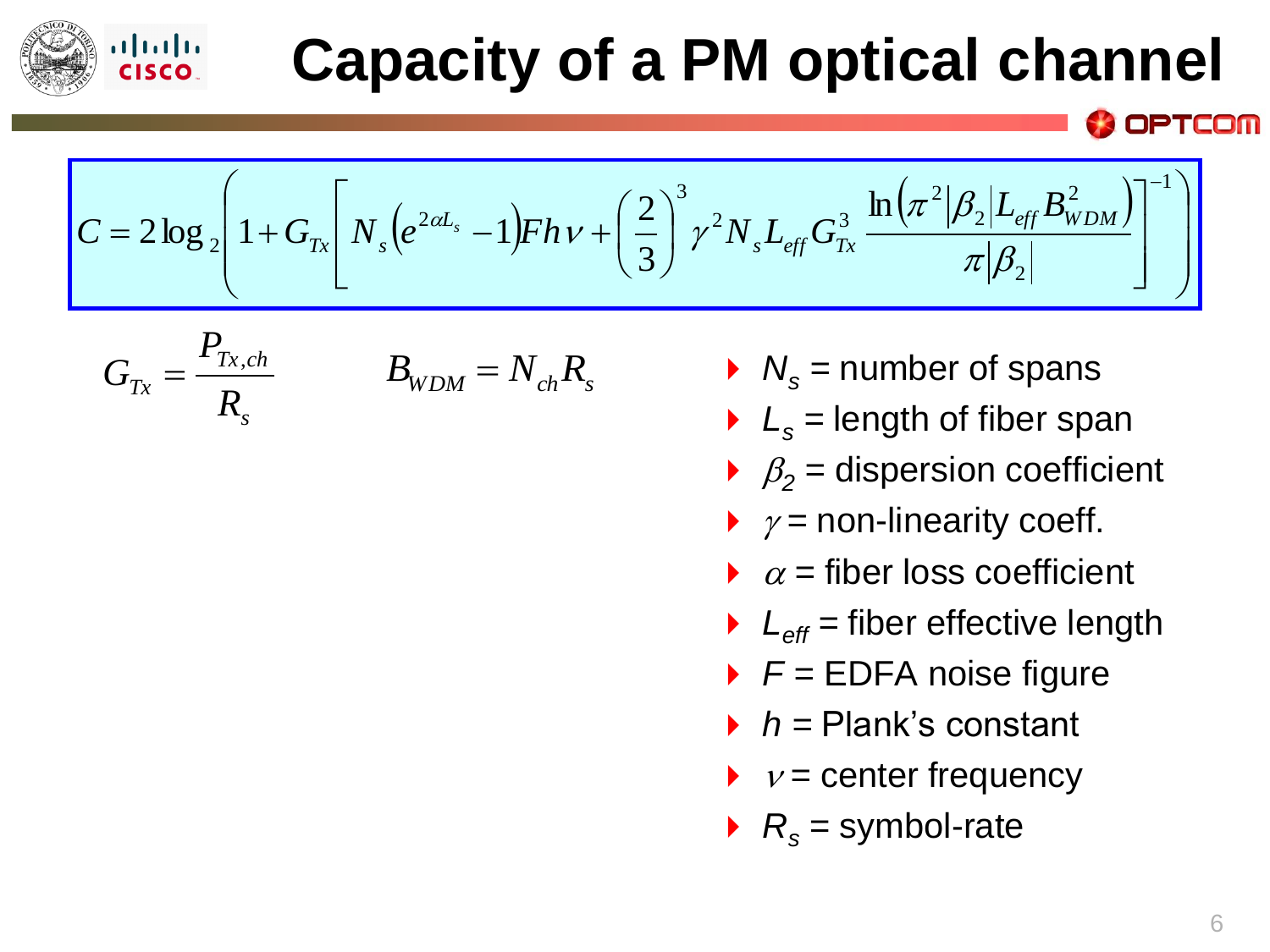

### **Capacity of a PM optical channel**

 $(e^{2\alpha L_s}-1)$  $(\pi^2|\beta_{\gamma}|L_{_{eff}}B^2_{WDM})$ J I I  $\int$  $\left.\rule{0pt}{10pt}\right.$  $\overline{\phantom{a}}$  $\mathbb{R}^2$  $\setminus$  $\sqrt{}$ J J  $\overline{\phantom{a}}$  $\overline{\phantom{a}}$ I  $\overline{\phantom{a}}$ I J  $\int$  $\left.\rule{0pt}{10pt}\right.$   $\setminus$  $\bigg($  $=2\log_{2}|1+G_{T_{Y}}|N_{S}(e^{2\alpha L_{S}}-1)FhV+$  $-1$ 2 2 2 2  $2 N I$   $C^3$ 3 2 2 ln 3 2  $2\log_2 |1 + G_{T_x}| N_s (e^{2\alpha L_s} - 1)$  $\pi|\beta$  $\pi^2|\beta_2$  $\int_{c}^{c} (dL_s - 1) F h v + \left( \frac{2}{2} \right)^3 \gamma^2 N_s L_{eff} G_{Tx}^3 \frac{\ln \left( \pi^2 |\beta_2| L_{eff} B_{WDM}^2 \right)}{2 \left( \pi^2 |\beta_2| \right)}$ *L*  $Tx$ <sup> $I \mathbf{v}$ </sup>s  $L$ <sub>*eff</sub>*  $B$ </sub>  $C = 2 \log_2 |1 + G_{T_x}| N_s (e^{2 \alpha L_s})$  $F h v + \left(\frac{2}{3}\right)^3 \gamma^2 N_s L_{e\!f\!f} G$ 

$$
G_{Tx} = \frac{P_{Tx,ch}}{R_s} \qquad \qquad B_{WDM} = N_{ch}R_s
$$

### Hypotheses:

- ▶ EDFA amplification
- ▶ Uncompensated transmission
- $\blacktriangleright$  Nyquist limit ( $\Delta f = R_s$ )
- **Ideal Gaussian constellation**
- ▶ Soft decision
- $N_s$  = number of spans
- $L<sub>s</sub>$  = length of fiber span
- $\beta_2$  = dispersion coefficient
- $\rightarrow$   $\gamma$  = non-linearity coeff.
- $\alpha$  = fiber loss coefficient
- $L_{\text{eff}}$  = fiber effective length
- *F =* EDFA noise figure
- *h =* Plank's constant
- $\blacktriangleright \; \; \nu =$  center frequency
- $R_s$  = symbol-rate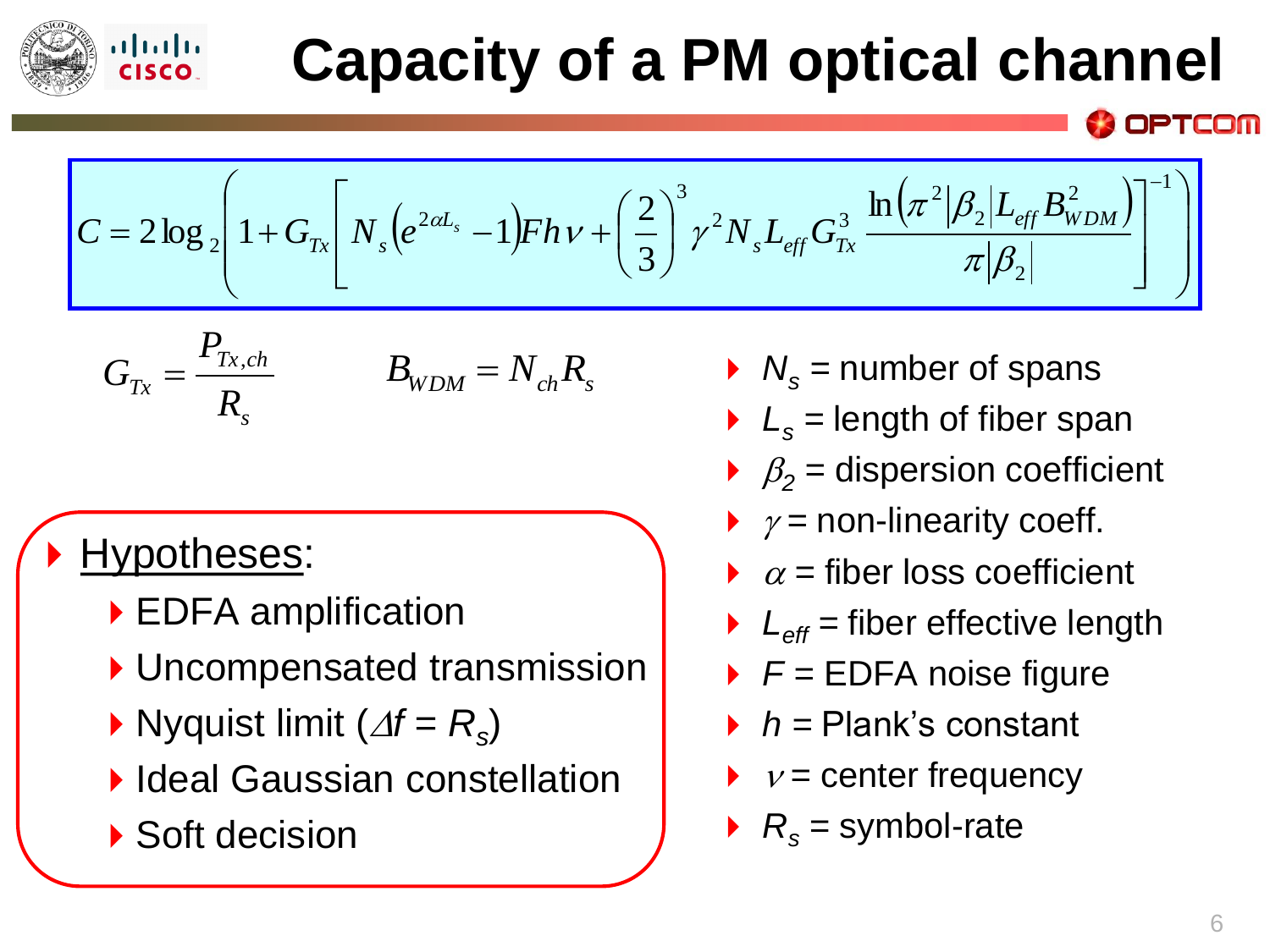

### **Capacity of a PM optical channel**

$$
C = 2 \log_2 \left( 1 + G_{Tx} \left[ N_s \left( e^{2 \alpha L_s} - 1 \right) F h v + \left( \frac{2}{3} \right)^3 \gamma^2 N_s L_{eff} G_{Tx}^3 \frac{\ln \left( \pi^2 |\beta_2| L_{eff} B_{WDM}^2 \right)}{\pi |\beta_2|} \right]^{-1} \right)
$$

$$
G_{Tx} = \frac{P_{Tx,ch}}{R_s} \qquad \qquad B_{WDM} = N_{ch}R_s
$$

**At the Nyquist limit, capacity is independent of the symbol-rate.**



- $N_s$  = number of spans
- $L<sub>s</sub>$  = length of fiber span
- $\beta_2$  = dispersion coefficient
- $\rightarrow \gamma$  = non-linearity coeff.
- $\alpha$  = fiber loss coefficient
- $L_{\text{eff}}$  = fiber effective length
- *F =* EDFA noise figure
- *h =* Plank's constant
- $v =$  center frequency
- $R_s$  = symbol-rate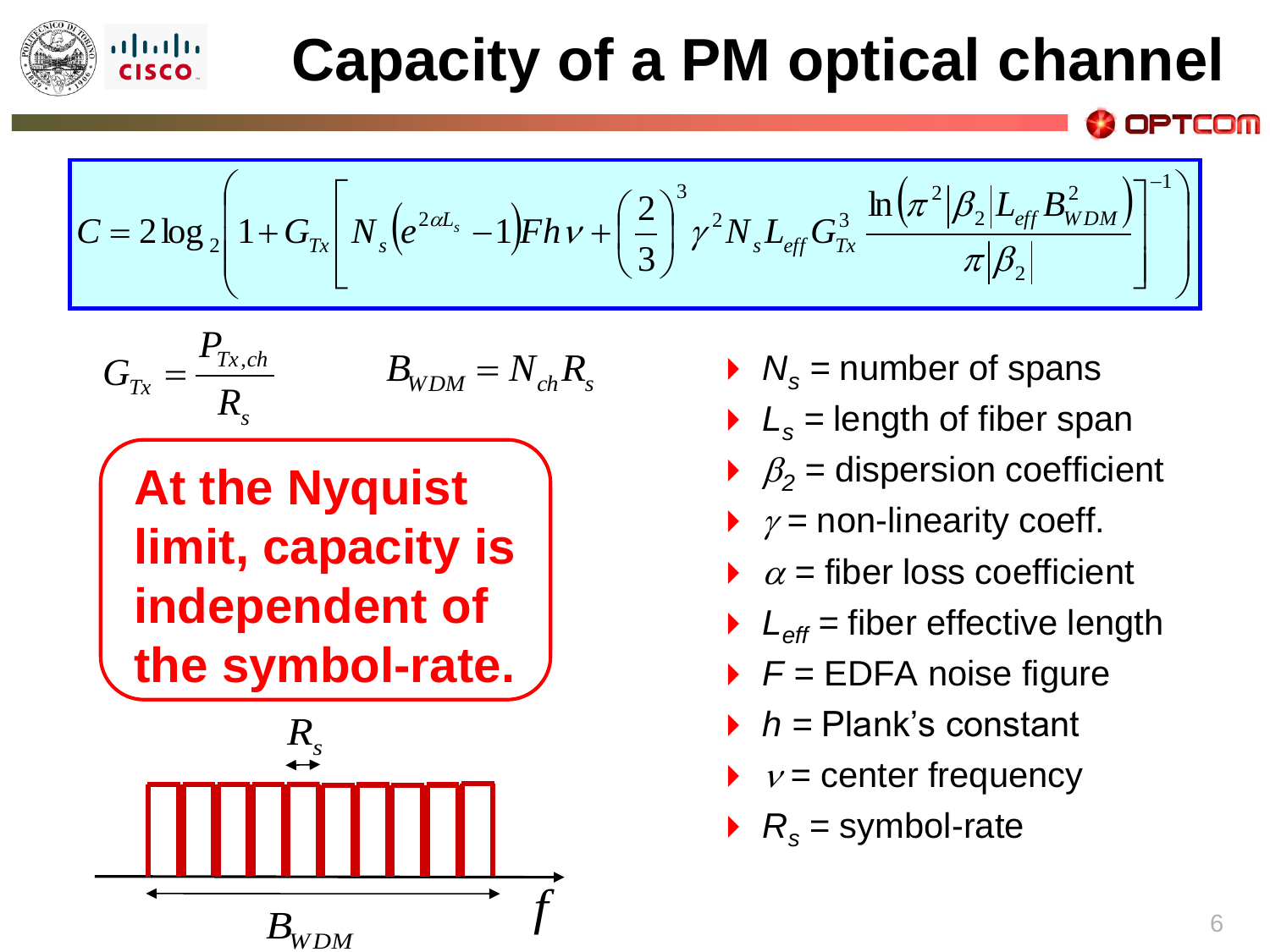

### **Gaussian constellation**

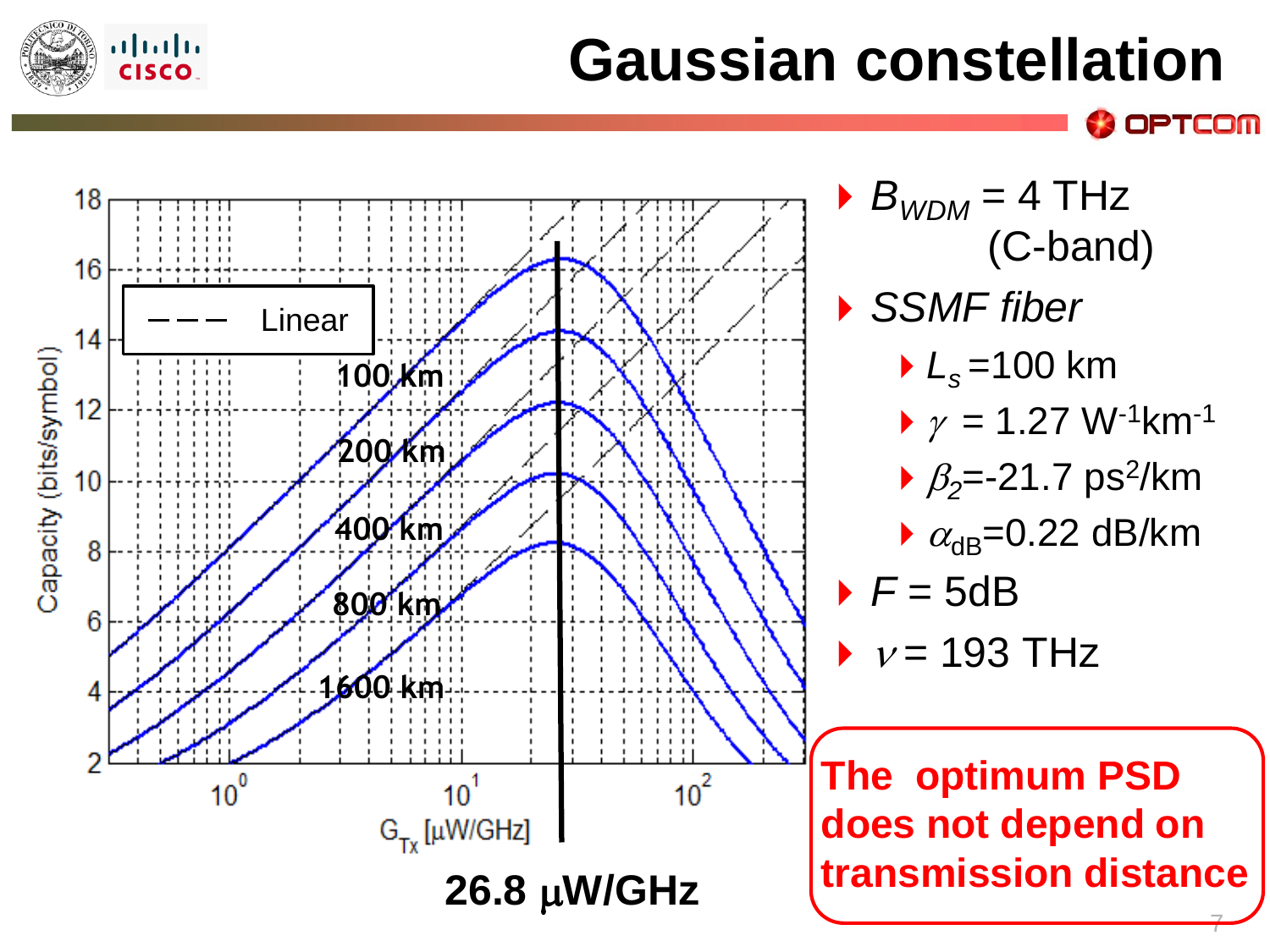

**Comments**



▶ One relevant feature of previous figure is that the optimum launch power (or signal PSD) is the same for every distance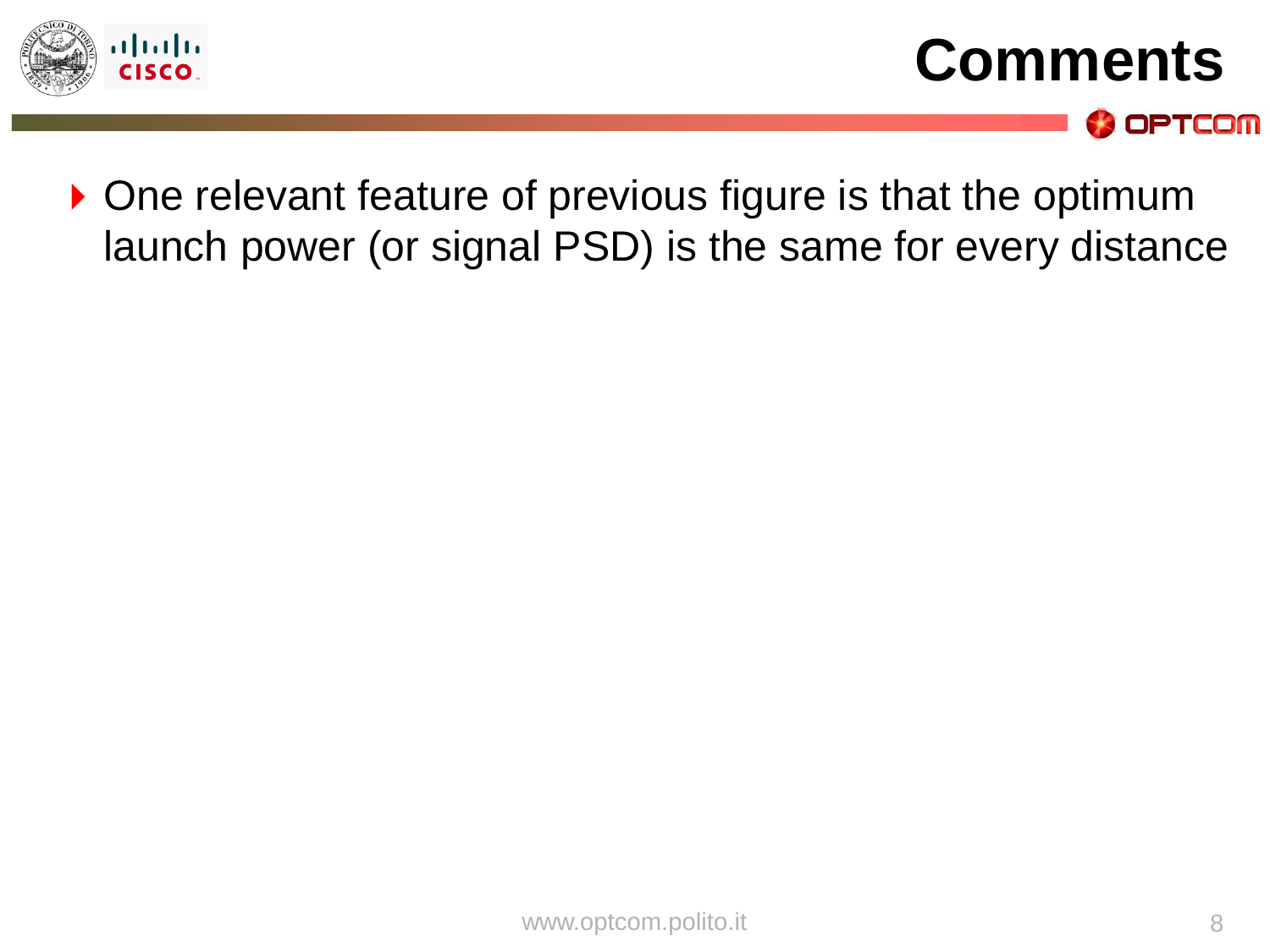

**Comments**

**OPTCOM** 

▶ One relevant feature of previous figure is that the optimum launch power (or signal PSD) is the same for every distance

$$
G_{Tx,opt} = \frac{3}{2^{\frac{4}{3}}} \left( \frac{e^{2\alpha L_s} - 1) F h \nu \pi |\beta_2|}{\gamma^2 L_{eff} \log(\pi^2 |\beta_2| L_{eff} B_{WDM}^2)} \right)^{\frac{1}{3}}
$$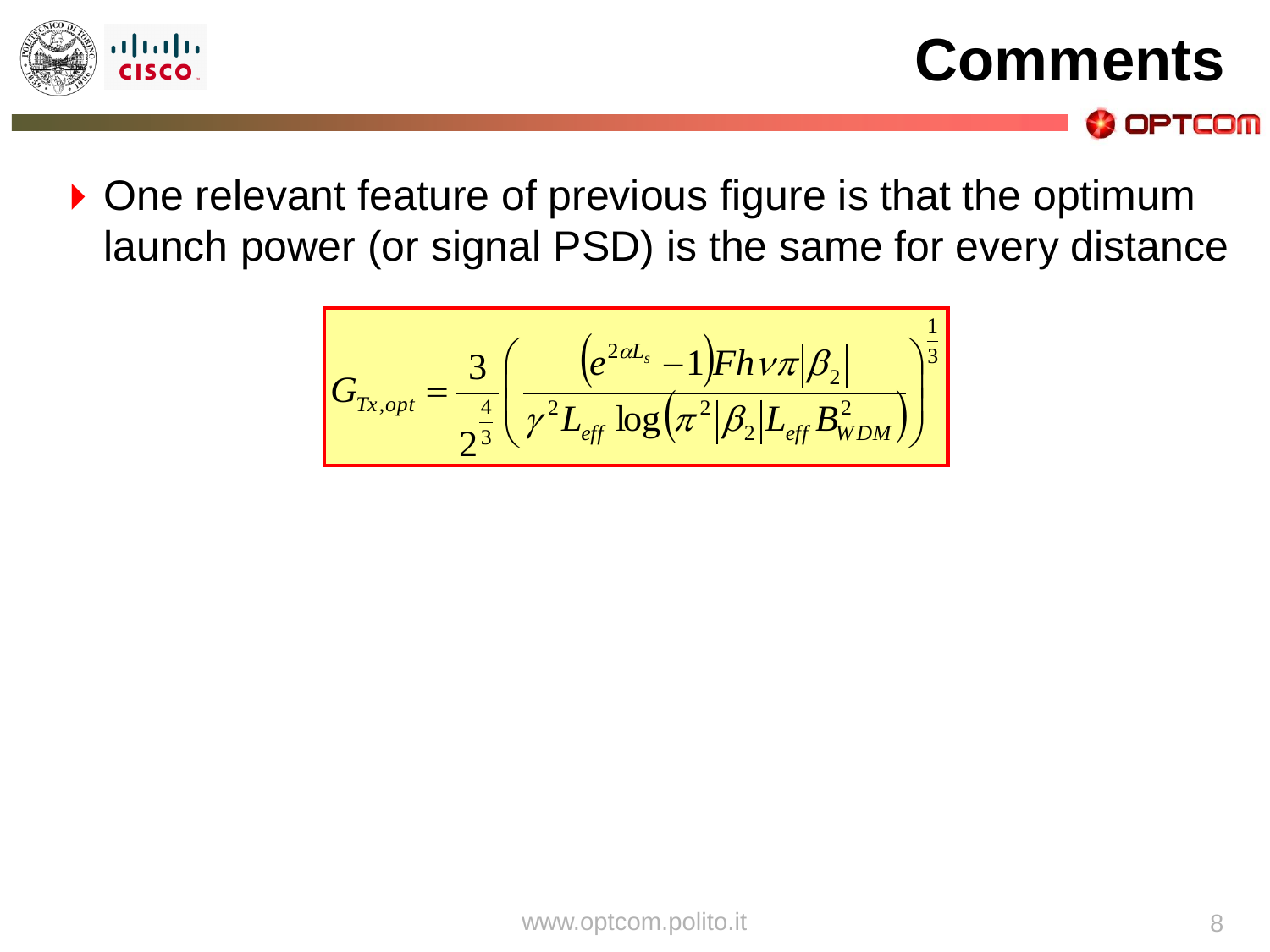

**Comments**

OPTCOM

▶ One relevant feature of previous figure is that the optimum launch power (or signal PSD) is the same for every distance:

$$
G_{Tx,opt} = \frac{3}{2^{\frac{4}{3}}} \left( \frac{e^{2\alpha L_s} - 1) F h \nu \pi |\beta_2|}{\gamma^2 L_{eff} \log(\pi^2 |\beta_2| L_{eff} B_{WDM}^2)} \right)^{\frac{1}{3}}
$$

- ▶ For fixed amplifier noise figure and total bandwidth occupancy, the optimum launch power is independent of the number of spans (and consequently of the total link length).
- It indeed depends on fiber parameters (span length, fiber loss, dispersion, nonlinearity coefficient and effective length).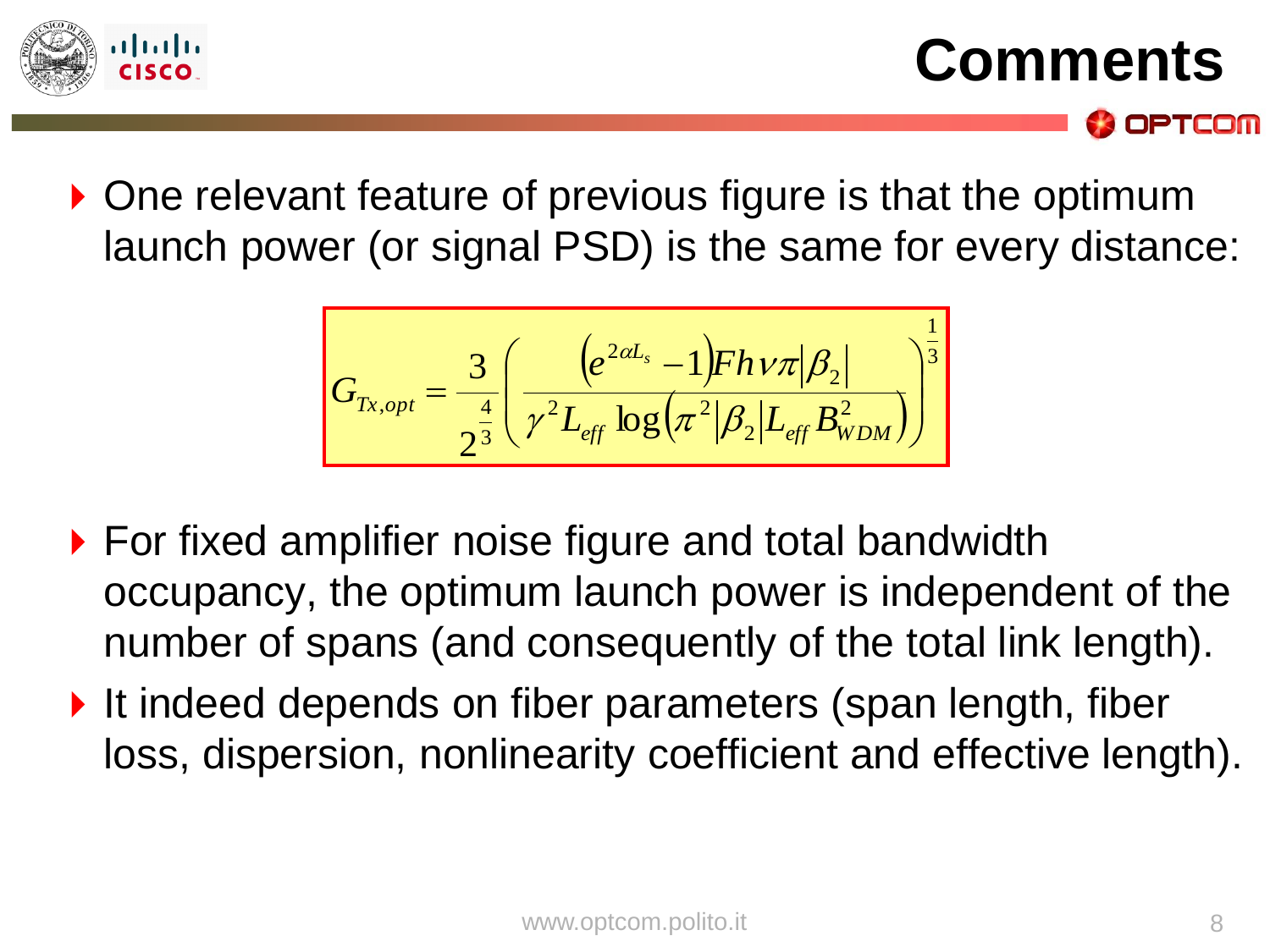

### **Realistic constellations**

▶ To obtain capacity estimates for generic PM coherent formats in UT links, the standard formulas of capacity over AWGN [4], specific of each format, should be used, with the SNR derived from the generalized OSNR expression:

$$
OSNR_{NL} = \frac{R_s}{B_n} \frac{OSNR_{NL}}{N_s (e^{2\alpha L_s} - 1)Fh\nu + \left(\frac{2}{3}\right)^3 \gamma^2 N_s L_{eff} G_{Tx,ch}^3} \frac{\ln(\pi^2|\beta_2|L_{eff} B_{WDM}^2)}{\pi|\beta_2|}
$$

*[4] S. Benedetto and E. Biglieri, Principles of digital transmission: with wireless applications, New York: Kluwer,1999.*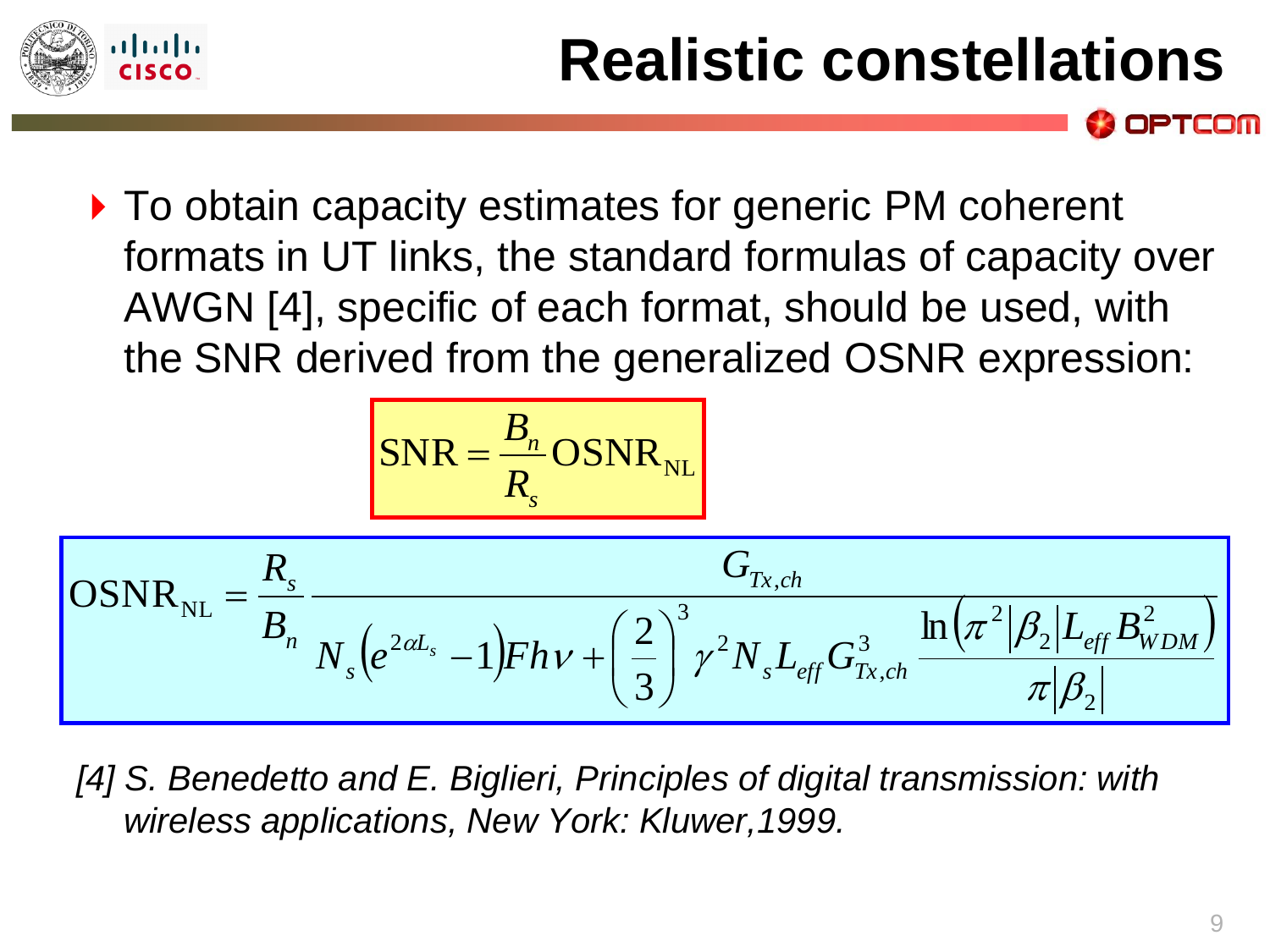### almlu **Hard and soft-decision capacity HARD DECISION SOFT DECISION** $P_{\rm v|x}$   $(b|a)$  $(b|a)$  $p_{y|x}(y|a)$  $(y|a)$  $\left| \frac{1}{C} \sum_{x} P_{y|x} (b|a) \log_{2} \frac{P_{y|x} (b|a)}{P_{y|x} (b|a)} \right| \qquad \left| C = 2 \frac{1}{\pi} \sum_{x} \int_{B_{y|x} (y|a)} p_{y|x} (y|a) \right|$  $2\frac{1}{M}\sum_{i} \int p_{Y|X}(y|a) \log_2 y$  $Y|X$ *Y X*  $=2\frac{1}{M}\sum$  $\sum\int$ *C*  $P_{\rm v|x}$   $(b|a)$  $(b|a)$ *C* =  $p_{y|x}(y|a)$ <sup>2</sup>  $P_Y(b)$  $Y|X$ <sup>(b)(*a*)  $\log_2 P$   $P_Y(b)$ </sup>  $p_Y$   $(Y|U|^{U})^{U}$   $\rightarrow$   $p_Y$   $(y$ *M M*  $(y)$ *a*,*b l*<sub>*Y*</sub> ,  $a \in X$  *P<sub>Y</sub>*  $\in$

- All symbols are assumed to have the same transmission probability
- $\blacktriangleright$  *X*={*x*<sub>1</sub>, ..,*x*<sub>*M*</sub>} is the input alphabet
- ▶ Y={*y*<sub>1</sub>, .., *y*<sub>*M*</sub>} is the hard-decision output alphabet
- *y* is the soft value at the output of the channel
- ▶ P<sub>Y|X</sub>(b|a)=probability of receiving *b* when *a* has been transmitted
- $\rightarrow$  P<sub> $\gamma$ </sub>(b)= probability of receiving each of the constellation symbols

• In an AWGN channel: 
$$
p_{Y|X}(y|a) = \frac{1}{\pi \sigma_N^2} e^{-\frac{d^2(a,y)}{\sigma_N^2}}
$$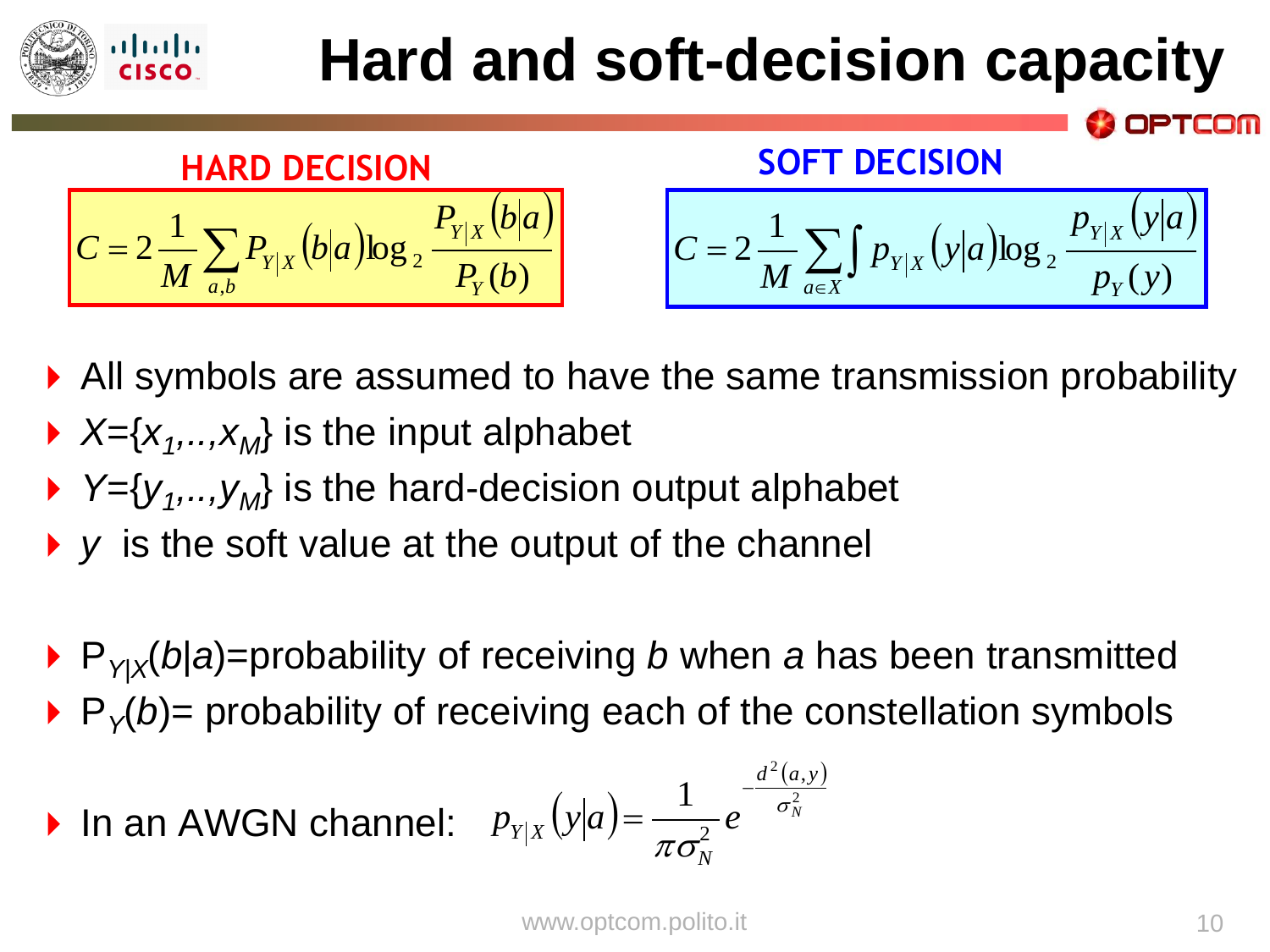

## **EDFA amplification (1000 km)**

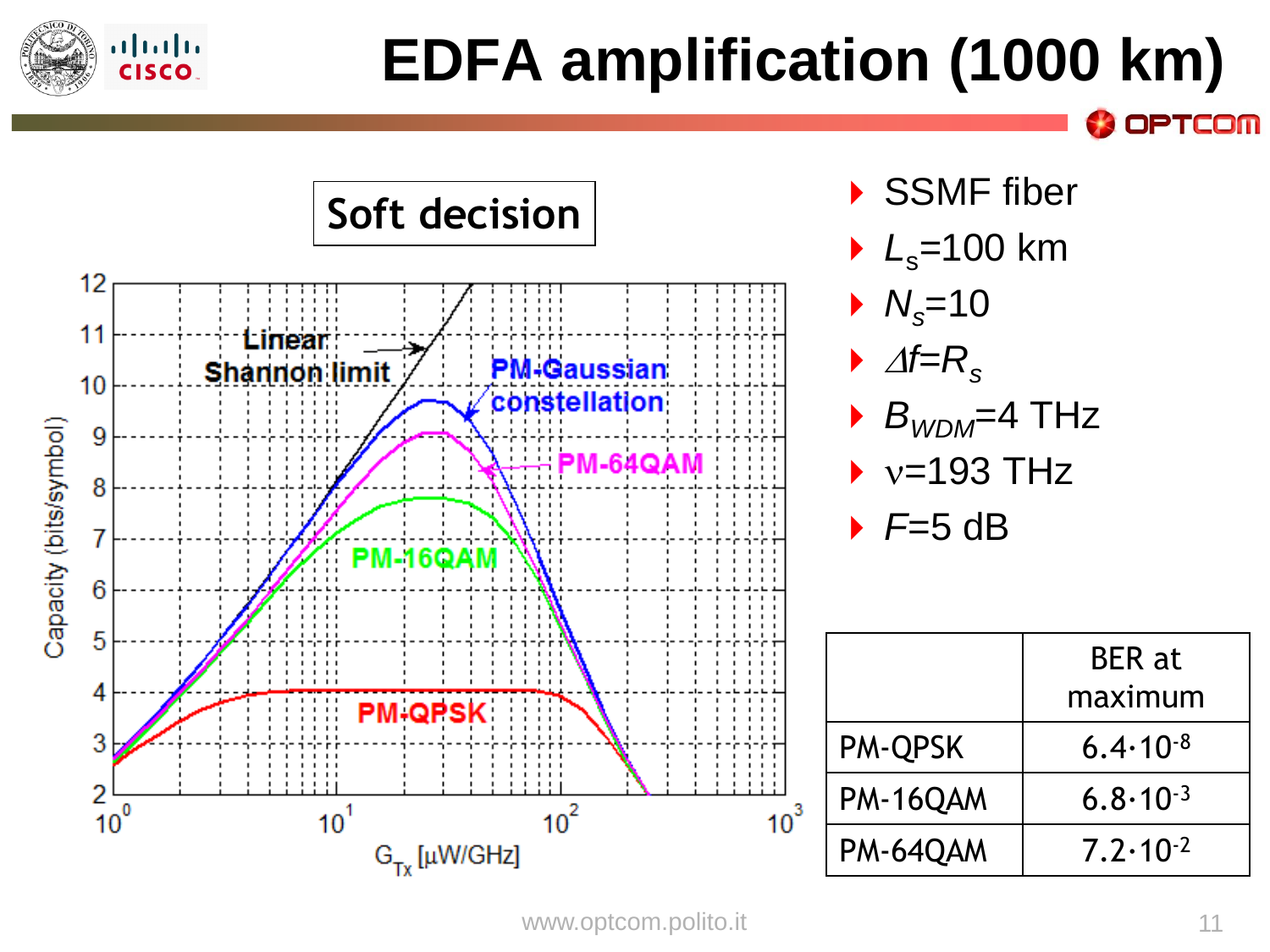

## **EDFA amplification (1000 km)**

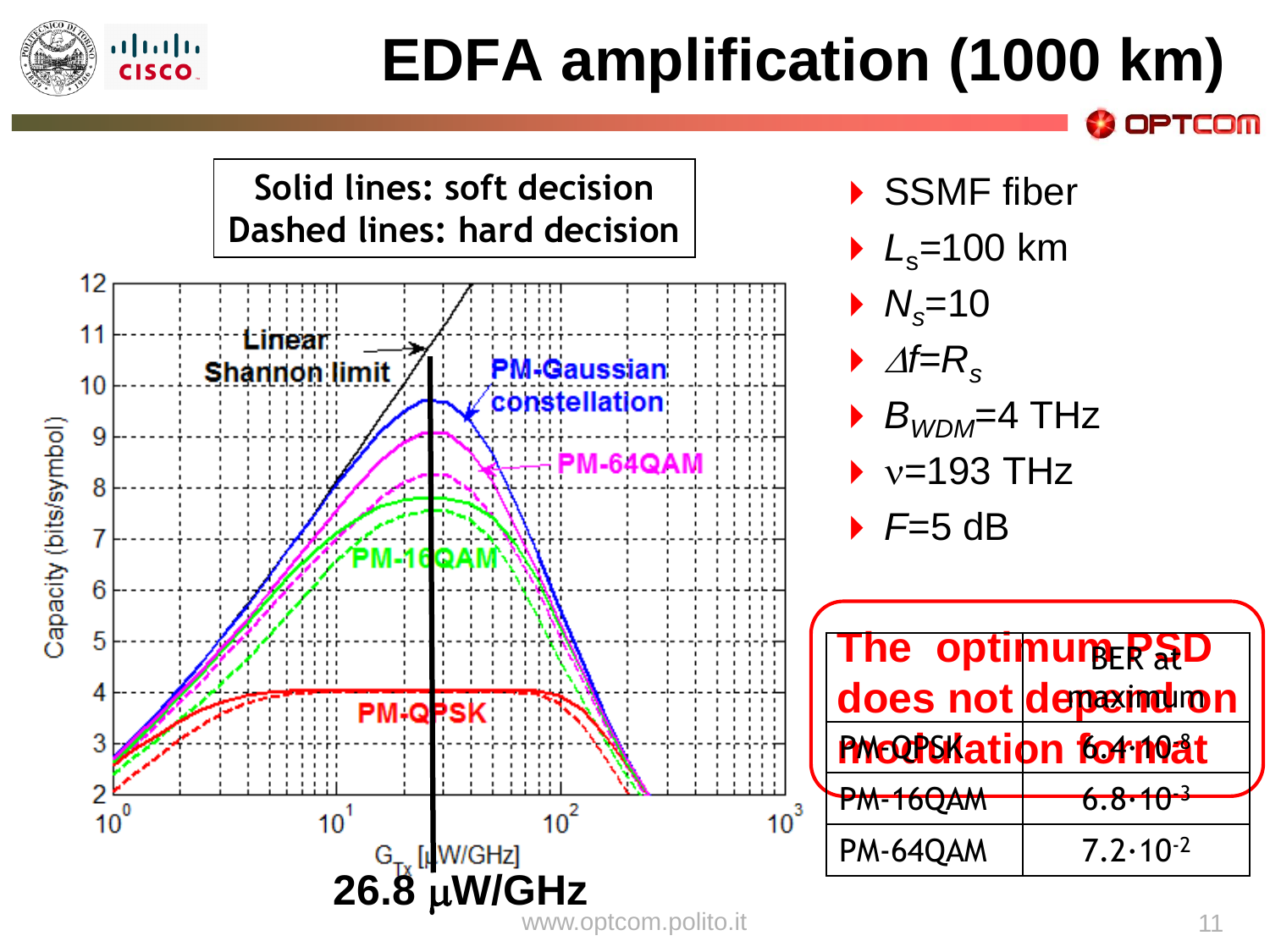

## **EDFA amplification (5000 km)**

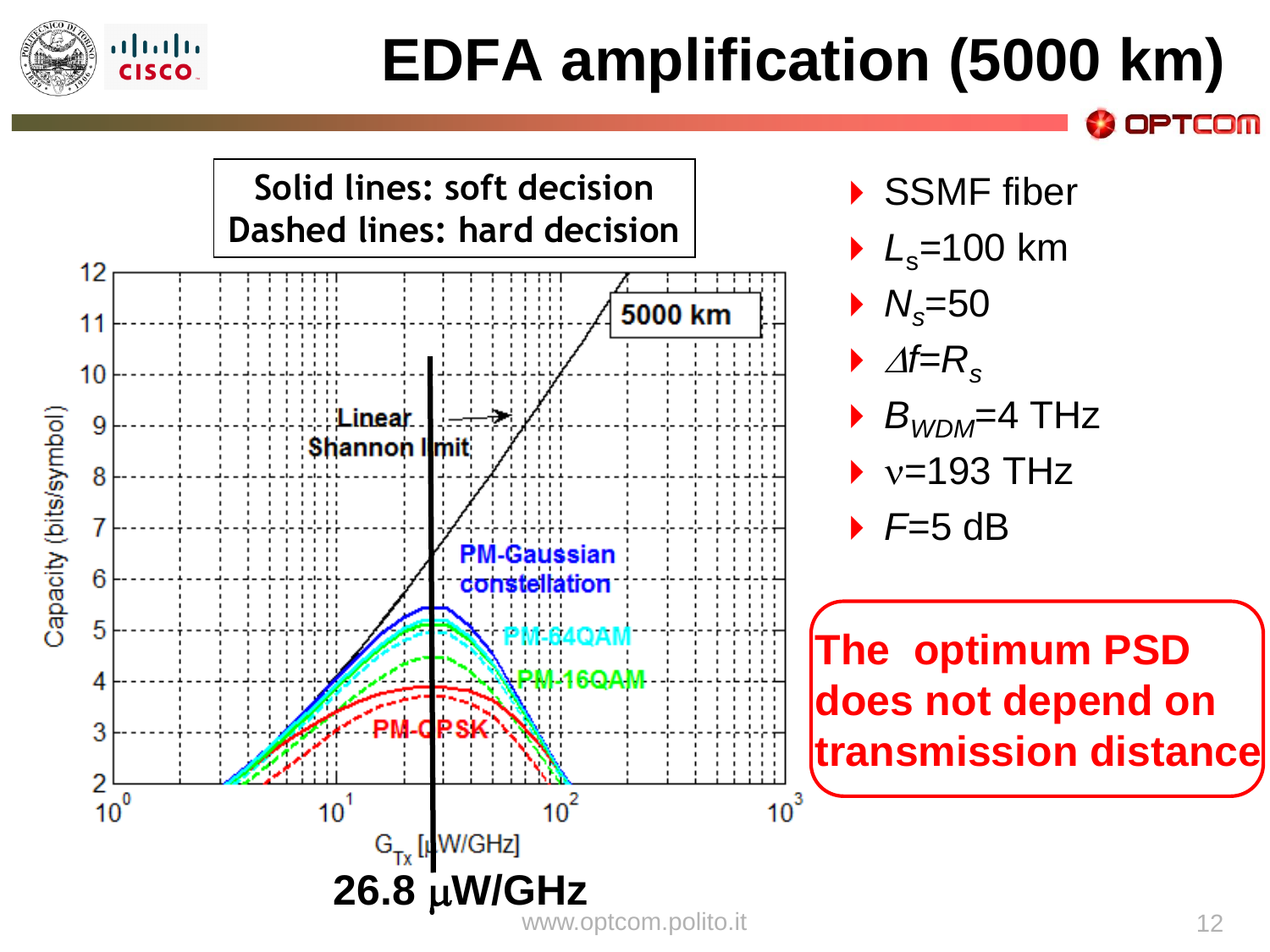

### **SSMF with 100 km span length**

OPTCOM

### **Maximum capacity (at optimum PSD) vs. distance**



 Fixing the distance, the capacity penalty of each format with respect to its maximum corresponds to the required FEC overhead.

▶ 20% hard-FEC overhead

**Trade-off between capacity and distance**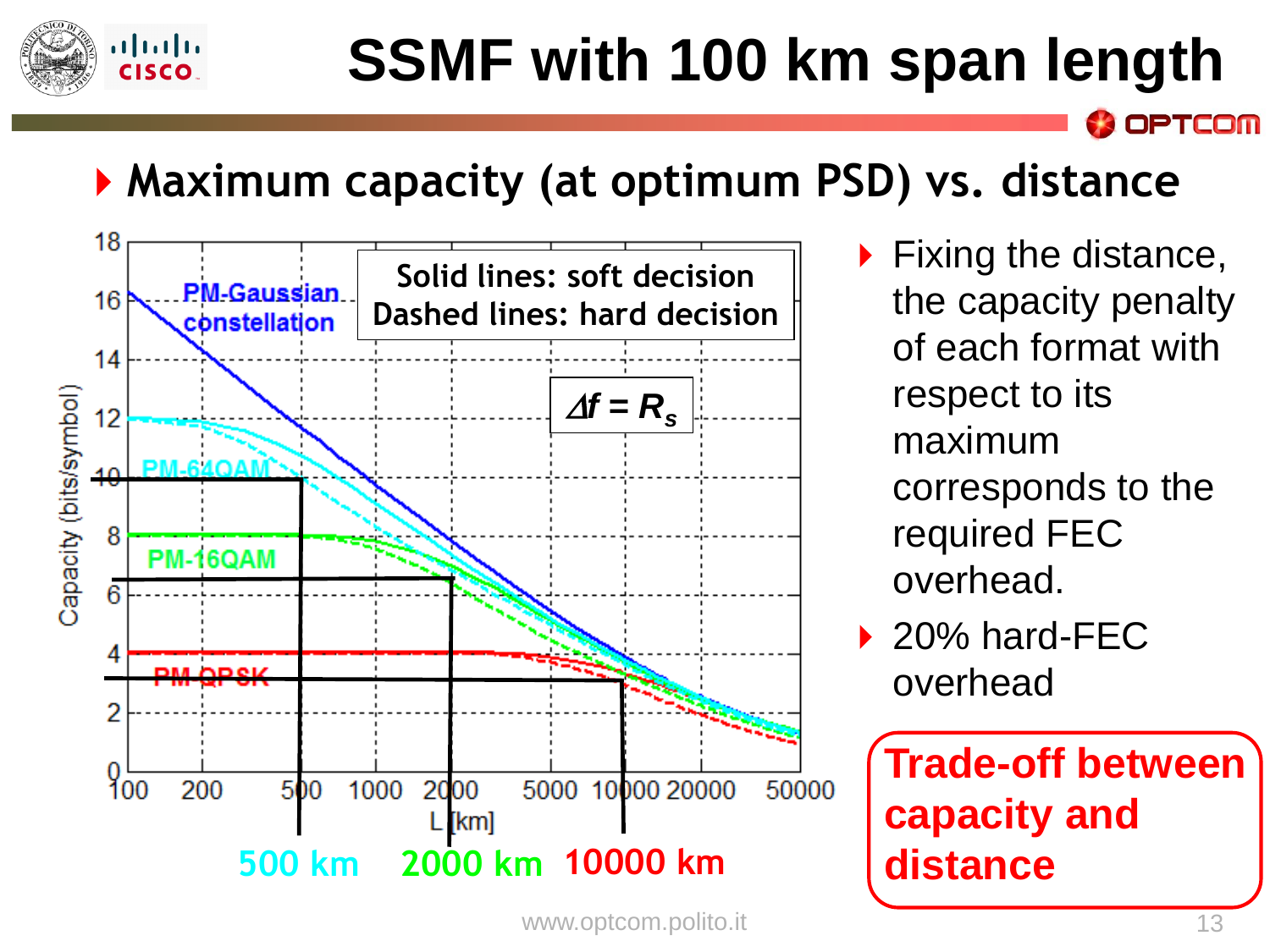

## **PSCF with 50 km span length**

### **Maximum capacity (at optimum PSD) vs. distance**



- *PSCF fiber*
	- $\gamma = 1.0 \text{ W}^{-1} \text{km}^{-1}$

- $\rightarrow \beta_2 = -26.2 \text{ ps}^2/\text{km}$
- $\triangleright$   $\alpha_{\text{dB}}$ =0.18 dB/km

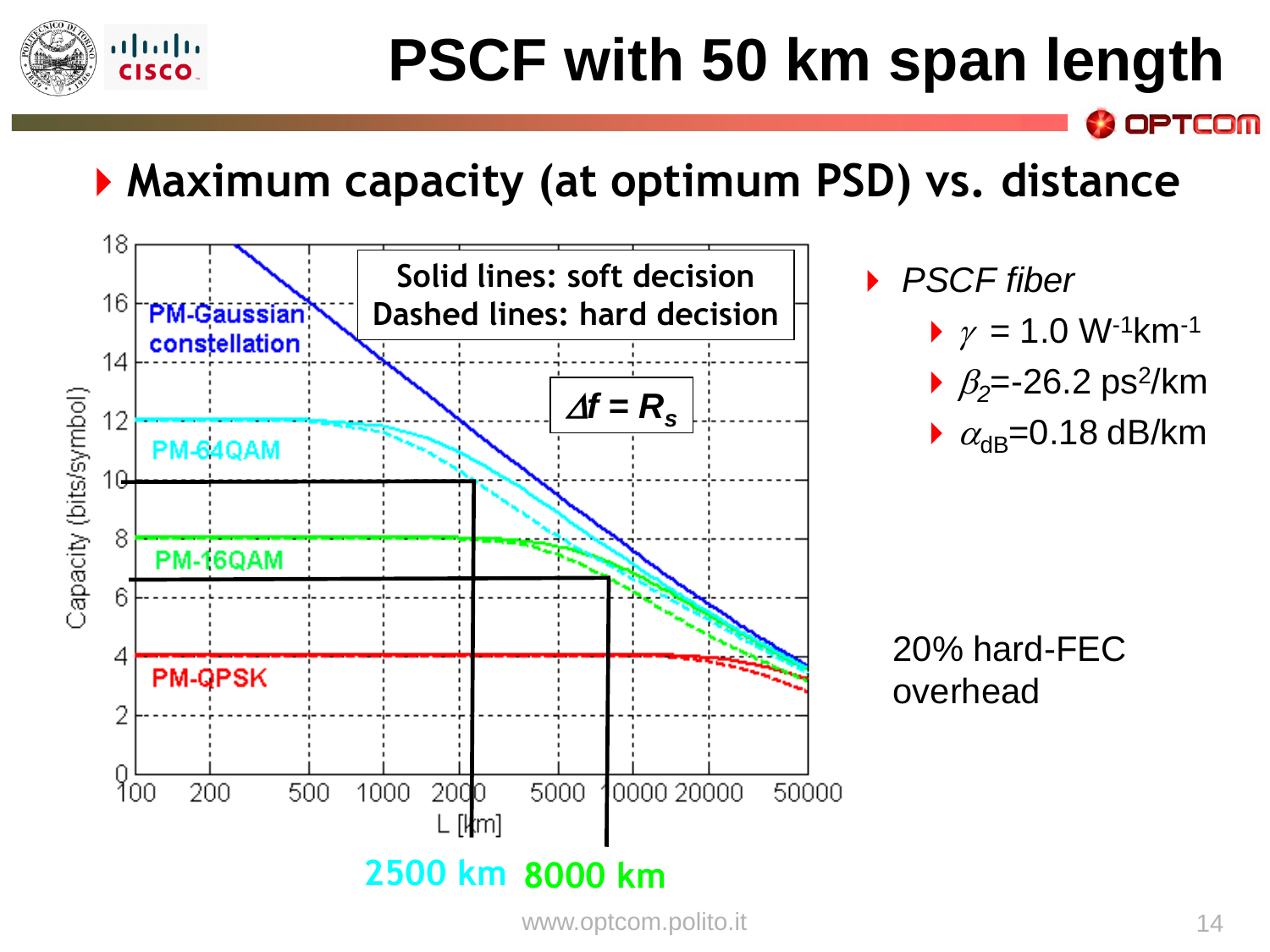

### **Conclusions**

OPTCOM

**Non-linear propagation model for uncompensated transmission (validated both through simulations and experiments)**

**Analytical form of the channel capacity at the Nyquist limit.**

**Capacity is independent of the symbol-rate. Optimum launch power spectral density is independent of link length.**

**Examples of application to uncompensated optical systems with EDFA amplification.**

▶ The obtained results can be extended to the general case of non rectangular spectra and spacing larger than the symbol-rate.